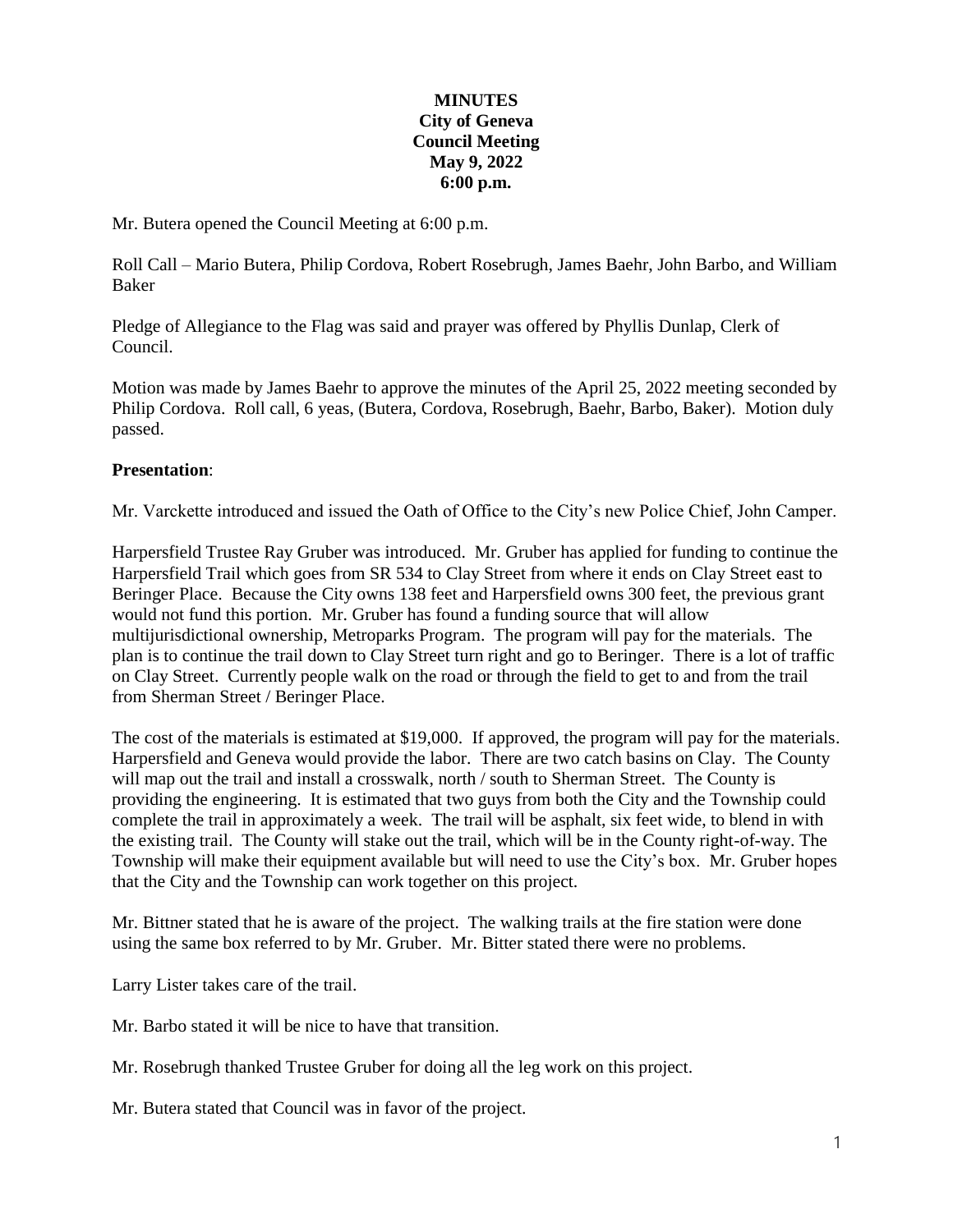### **Citizens:**

Mr. Jeff Richmond 543 Ruth Street, Geneva

Mr. Richmond and his neighbors have been having water issues in their neighborhood for twenty years. The former City Manager James Pearson came out and addressed it previously. City Manager Douglas Starkey had been out to address it previously. During this last rain event it was brought back to the forefront; it has been a lingering issue. A lot of water comes off of Route 84, down Cox and Marvin. A few basements have been flooded in the last few years. For the last twenty years it has been a problem; but, it has gotten better but has now become a problem again. Gary Hydinger came out years ago and indicated that the development size of the storm water pipes were not adequate to handle everything in the neighborhood. Since then there have been properties added that were not part of the original plan, at the end of Cox and at the end of Marvin. The water is also being diverted around the condos that are being built. Mr. Richmond has pictures which he can provide. In the recent event there was a flowing river down Cox on the left side of the street. The drainage retention is on the east side of the street. The water was also coming through his yard and other neighbor's yards. The owners are hoping to have Council look into a way to divert the water from their homes.

Mr. Tom Revere 685 Cox Drive, Geneva

Mr. Revere lives directly behind the condos. Within the last two years the water pours in. The basement sump is running continuously. Mr. Revere has lived in his home 27 or 28 years. He has talked to Mr. Dunlap. The last rain the water was a flowing river.

Mr. Craig Austin 657 Cox Drive, Geneva

The last set of condos that were built were built over a swale. The area is two and a half feet above his property. The swale was filled and it now drops off on his property. When the swale was there, the water would go north. The swale was filled in, now all the water runs around the condos forcing the water onto his property, across his driveway. Mr. Austin stated he is installing drainage on his property. The condo builder has told the owners that he has done all that he is going to do.

Mr. Varckette did have a brief discussion about this with Mr. Dunlap.

Mr. Richmond stated that this problem has been going on for a long time. Mr. Pearson and Mr. Hydinger in 2005 felt the issue was the stream that runs behind before the house on Cox was added. The City took some equipment did some trenching, ditching and clearing which helped for a considerable amount for years. The house at the end of Cox was built in the last few years and then the condos. Looking from the end of the house on Cox Streets driveway, the catch basin is on the east side of the street. Everything coming off of 84 is flowing down the right hand side of the street.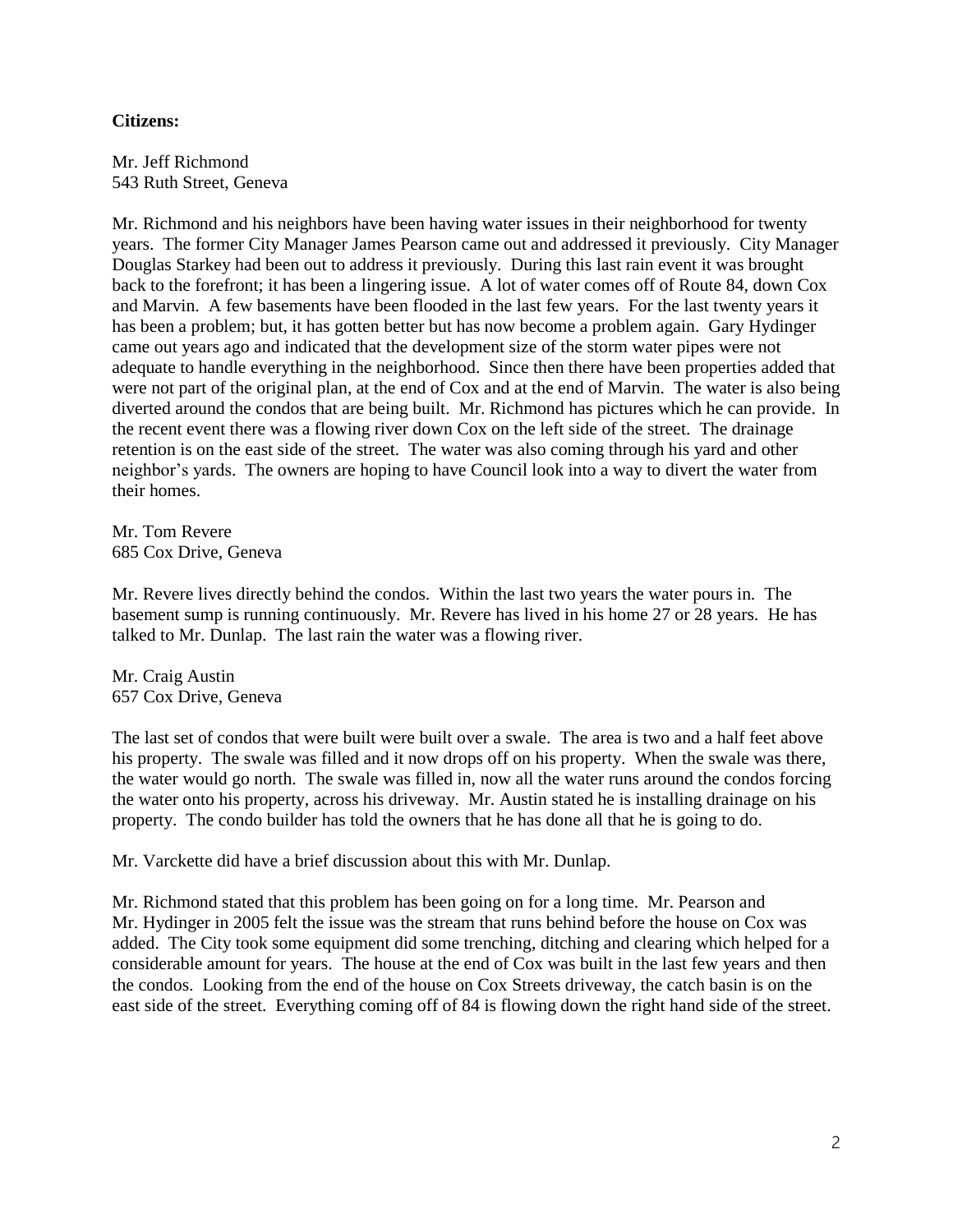Mr. Lenart has lived in his home 21 years. He had issued before. The culvert on Chestnut has backed up coming from the woods. Lately the water is coming more frequently. When it can't come down Cox it comes down between his home and his neighbor and floods out his front yard. It goes out and clogs up the storm drain in front of his home. Mr. Lenart cleans out the storm drain or it will flood out all of Marvin over to Cox and then over to the Ruth Street area. There has been an increase in problems with the water the last few years. Mr. Lenart stated he does not know what has changed but they are definitely seeing more water. Mr. Lenart is having dirt hauled in to try to alleviate some of his problems. He is hoping to push the water onto the street.

Mr. Varckette stated this was brought to his attention. Mr. Varckette will follow-up.

Mr. Bittner provided some history on the area. There has always been water issues. The City did dig a ravine across the backside of the property. When the condos were built it was filled in; they can build on their property. Mr. Bittner stated that water comes off of Route 84 on the west side.

Further discussion regarding the property built on Cox. Mr. Bittner believes they were supposed to put in pond.

The City owns property at the end of Cox that goes to Route 84. There is a strip that the water comes from. There is also City property near Councilman Barbo's house on Swan. The water was overflowing there as well. There is City property that can be accessed to look at options.

Mr. Cordova stated that something has changed. The creek was running. There is a lot more water.

Mr. Barbo and Mr. Cordova commented on the amount of water that was running in the latest rain event.

There was a trench that was filled in. There have been additional homes and condos built.

Mr. Varckette stated that he will contact Nate Pasky.

Mr. Barbo stated the property owners do what they can; need to look at it holistically.

#### **Items for Consideration of Council**:

Resolution No. 3537. A Resolution Authorizing the City Manager to Enter Into an Intergovernmental Agreement with the Ashtabula County Commissioners for Transient Lodging Tax Collection.

Motion by James Baehr, seconded by Philip Cordova that the rule of law requiring certain Resolutions be read at three separate meetings be waived and suspended and Resolution No. 3537 be placed on the final roll for passage. Roll call, 6 yeas (Butera, Cordova, Rosebrugh, Griffiths, Baehr, Barbo), 1 nay (Baker). Motion by Philip Cordova to declare and pass Resolution No. 3537 as an emergency measure, seconded by John Barbo. Roll call, 6 yeas (Butera, Cordova, Rosebrugh, Griffiths, Baehr, Barbo), 1 nay (Baker). Roll call on passage, 6 yeas (Butera, Cordova, Rosebrugh, Griffiths, Baehr, Barbo), 1 nay (Baker). Resolution No. 3537 duly passed.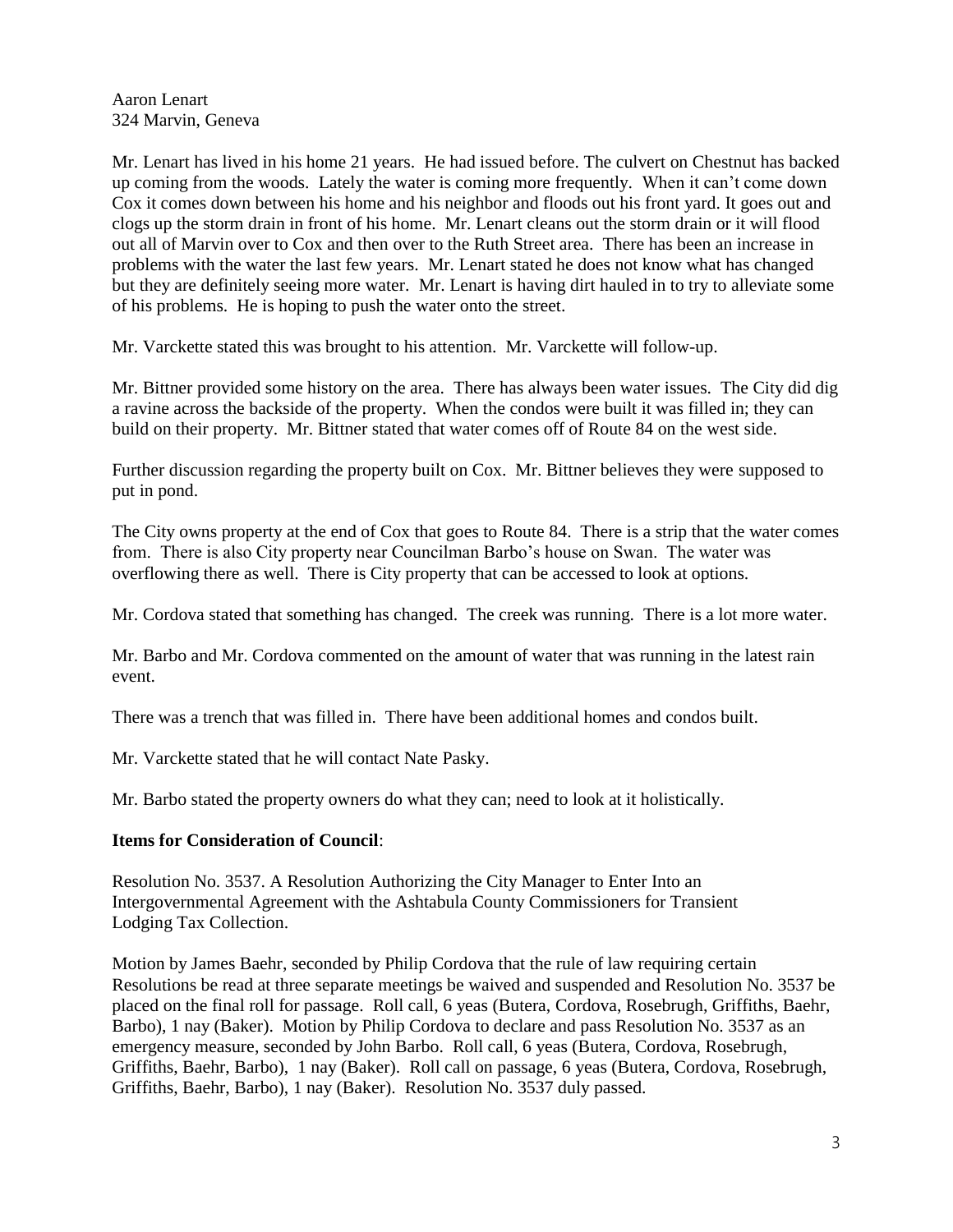# **City Manager Report:**

The City has reposted the Finance Director position. The position will remain open until filled.

The City is working on finalizing the language for the union contracts and hopes to have contracts to Council for the May 23rd meeting.

The OPWC Round 34 S. Nearing Circle Beach Street waterline replacement is nearing completion. Addressing the aprons remains to be done.

The OPWC Round 35 State Route 84 waterline replacement project should begin within the week.

The ODNR Memorial Field project should be moving equipment in this week. The deadline for completion is June  $24<sup>th</sup>$ . The project includes Tennis Courts, paving the track, ADA path to areas.

The City is working on selecting the construction management company for the West Main Street project. The ODOT LPA process is moving forward this week. Construction to begin in October.

The Grape Jamboree is seeking City support of the 2022 event. With Council's approval, the City stands ready to support the event as we have for many years.

Utility billing will be off-line from May  $20<sup>th</sup>$  to May  $26<sup>th</sup>$  to sync new software. This is an estimated time frame that will affect the pay on line and I-cloud.

Property violations – Mr. Varckette has been working with the Mr. Pasqualone to follow-up on property violations where property owners have been either non-responsive or non-cooperative. The goal is to seek immediate compliance or move to court.

## Mr. Griffiths arrived at 6:35 p.m.

Signature Health initiated a mobile clinic that offers free naloxone and overdose awareness education. Currently scheduled at locations in Conneaut, Ashtabula, Andover, Orwell and Jefferson. The mobile site would be located in the parking lot behind the Community Center. Representative of Signature Health would like to come to Council to provide information on the program. Mr. Varckette will set this up.

The NEO Fund Class will conduct a class for aspiring entrepreneurs wanting to start or improve a business, The class will be held in the city council chambers on Tuesdays from May 17 through June  $21^{st}$  5:30 p.m. to 8:30 p.m.

#### **Unfinished Business:**

Mr. Butera recommended the Transient Vendor legislation be delegated to the Safety Committee.

Mr. Rosebrugh inquired if property violation cases had been taken to court. Mr. Pasqualone stated that the documents have been prepared, nothing has yet been filed.